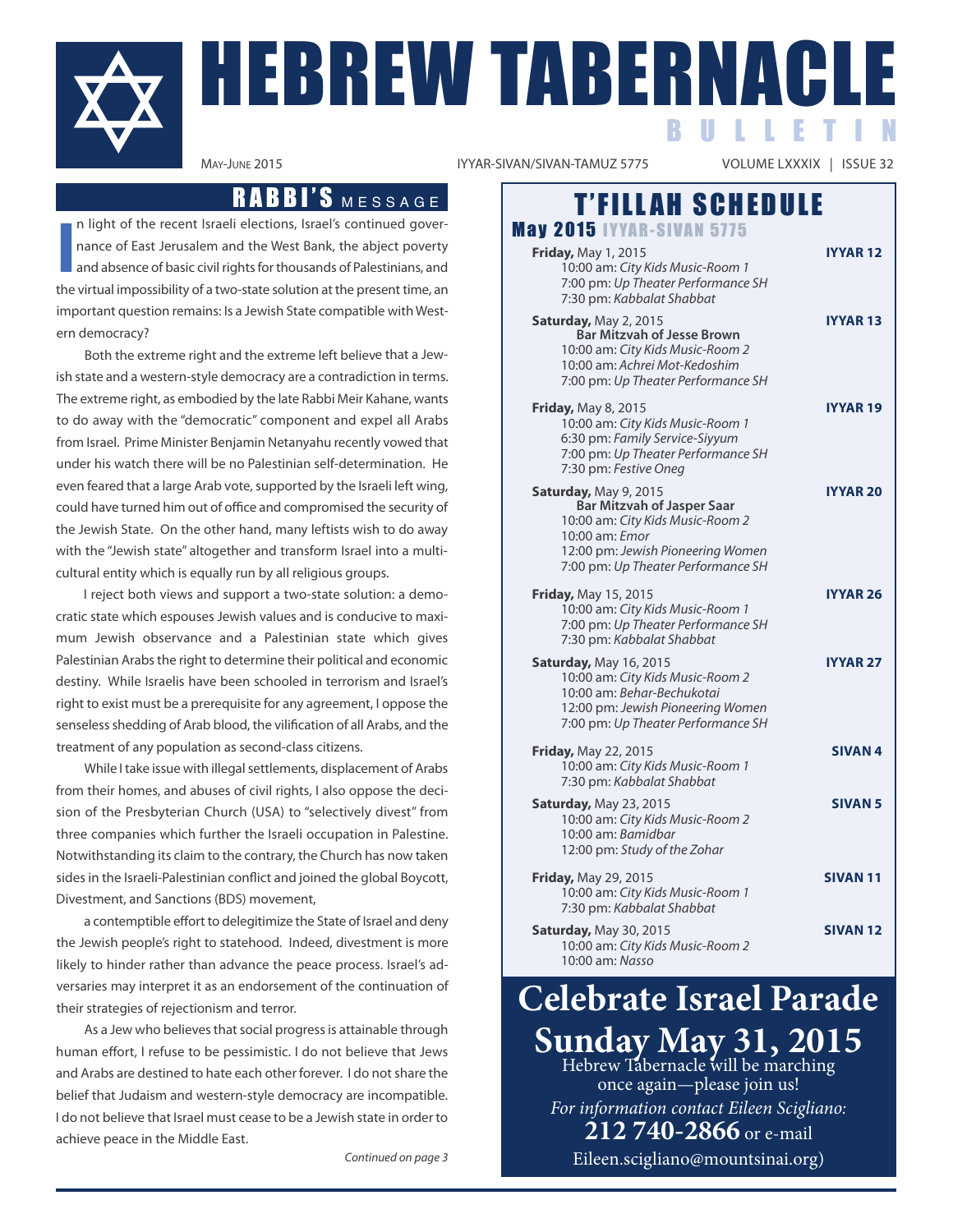

# **HEBREW TABERNACLE CONGREGATION**

A Liberal Congregation & Progressive Community Center

| rebjeff2028@gmail.com                                                                       |
|---------------------------------------------------------------------------------------------|
|                                                                                             |
| Dr. Robert L. Lehman, z"l  Rabbi Emeritus                                                   |
|                                                                                             |
| rselig@lycos.com                                                                            |
| jslcsw@aol.com                                                                              |
|                                                                                             |
| mkleinnyc@rcn.com                                                                           |
|                                                                                             |
| ren 27@rocketmail.com                                                                       |
|                                                                                             |
| paulglassman@juno.com                                                                       |
| Lcytryn@gmail.com                                                                           |
|                                                                                             |
|                                                                                             |
| dianaddouglas@hotmail.com                                                                   |
|                                                                                             |
| susan_gellert@yahoo.com                                                                     |
|                                                                                             |
| skleinp@aol.com                                                                             |
| Richard Ehrenreich  Men's Club President                                                    |
| rehrenreichusa@nyc.rr.com                                                                   |
|                                                                                             |
| skhspr@gmail.com                                                                            |
|                                                                                             |
|                                                                                             |
| htoffice@nyc.rr.com                                                                         |
| htoffice@nyc.rr.com                                                                         |
|                                                                                             |
| HTchesed@gmail.com                                                                          |
| Youth & Family Committee htoffice@nyc.rr.com                                                |
| Harriet Bailer, Diana Douglas & Regina Gradess GoldWing Curators                            |
|                                                                                             |
| EHBailer@aol.com;dianaddouglas@hotmail.com;                                                 |
| ReginaG99@gmail.com                                                                         |
| Web address: www.hebrewtabernacle.org                                                       |
| W<br>Published bi-monthly by the                                                            |
| Hebrew Tabernacle of Washington Heights<br>551 Fort Washington Ave. New York, NY 10033-1908 |
| A Member of the Union for Reform Judaism                                                    |
|                                                                                             |

## Deadline for inclusion in the July-august Bulletin is June 1st

Material received after that date will be held until the September-october 2015 issue. *htoffice@nyc.rr.com*

# **T'FILLAH SCHEDULE**

# **June 2015 SIVAN-TAMUZ 5775**

| <b>Friday, June 5, 2015</b><br>10:00 am: City Kids Music-Room 1<br>7:30 pm: Kabbalat Shabbat  | <b>SIVAN 18</b>    |
|-----------------------------------------------------------------------------------------------|--------------------|
| <b>Saturday, June 6, 2015</b><br>10:00 am: City Kids Music-Room 2<br>10:00 am: Beha'alotcha   | <b>SIVAN 19</b>    |
| <b>Friday, June 12, 2015</b><br>10:00 am: City Kids Music-Room 1<br>7:30 pm: Kabbalat Shabbat | <b>SIVAN 25</b>    |
| <b>Saturday, June 13, 2015</b><br>10:00 am: City Kids Music-Room 2<br>$10:00$ am: Sh'lach     | <b>SIVAN 26</b>    |
| <b>Friday, June 19, 2015</b><br>10:00 am: City Kids Music-Room 1<br>7:30 pm: Kabbalat Shabbat | <b>TAMUZ2</b>      |
| Saturday, June 20, 2015<br>10:00 am: City Kids Music-Room 2<br>10:00 am: Korach               | <b>TAMUZ3</b>      |
| <b>Friday, June 26, 2015</b><br>7:30 pm: Kabbalat Shabbat                                     | TAMUZ <sub>9</sub> |
| <b>Saturday, June 27, 2015</b><br>10:00 am: Chukat                                            | <b>TAMUZ10</b>     |

# **HT needs your help to fix things or get things fixed!**

Interested? Let us know how you can help our aging building! Please leave your contact info at the office!

**212-568-8304**

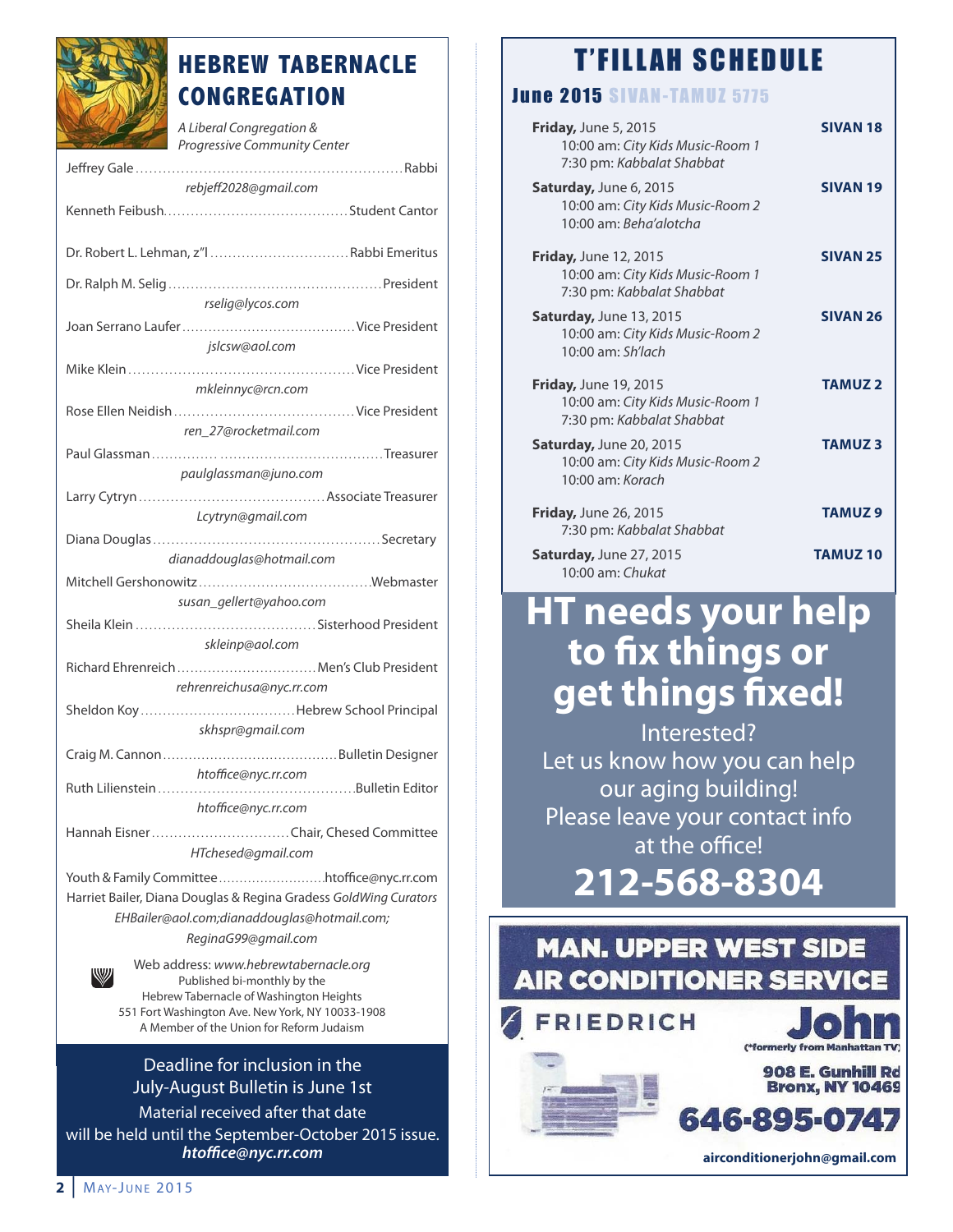#### RABBI'S Message

Continued from page 1

In the Torah, God believed that our ancestors needed to wander the wilderness for forty years before they were ready to settle in the Promised land. They had to shed the skin of an enslaved people so that a new generation, who knew only freedom, could be allowed to build a new state. Similarly, it will take a more years for the scars of the major wars between 1948 and 1973 to heal. It will take many more years for terrorism and heavy-handed military responses to be discredited as a means of resolving conflict. The educational systems in both Israeli and Palestinian neighborhoods, which promote ethnic stereotypes and fan the flames of hatred, will have to be revamped. We need to nurture a new generation of Israelis and Palestinians. From my trip to Israel, I am convinced that the average Israeli and the average Arab would love to live in peace. People are not born with hatred. They are taught by fanatics to hate.

of course, the Israeli-Palestinian conflict will not be solved overnight. Let's think of the track record of this country. America was born in 1776. In the mid nineteenth century, abraham lincoln signed the Emancipation Proclamation and ended slavery. One hundred eighty-eight years later in 1964, Congress passed the Civil Rights Act. Today, in 2015, there is still rampant racism. While wrongful Israeli policies should not be given a pass, we are not entitled to hold

Israel, a much younger democracy, to a standard that we have not attained for ourselves.

Given that Judaism over the centuries has survived against overwhelming odds, given that relatively new democratic institutions have flourished in a reactionary part of the world and in spite of all of the pressures imposed upon the Jewish State over the last 67 years, and given that there are many groups in Israel that have successfully challenged government excesses, achieving lasting peace in both the Middle East in general and in Israel is not a pipedream. In the immortal words of Theodor Herzl, "Im Tirtzu, ein zo aggada. If you wish it, it is no dream."

*If you or someone you care about is hospitalized, ill, or needs some cheer, contact the Chesed Committee. Neglect is a shame, with everyone to blame.*

**Call the office at 212-568-8304 or e-mail us at HTChesed@gmail.com**



# Safe At Home The Hudson Community Project



## **nOW, EaSiEr aCCESS TO SErviCES FOr OLDEr aDuLTS**

The yM & yWHa of Washington Heights and Inwood (WHIy) has collaborated with the Riverdale yM-yWHa, the Jewish Community Council of Washington Heights and Inwood, and the Hebrew Home at Riverdale to form a unique partnership called **The Hudson Community Project: Safe at Home.**

It combines our agencies' resources, expands the geographic scope of our services-and streamlines the way we provide them. The result – older adults can receive a more comprehensive selection of services aimed at helping you maintain your independence and make living at home more comfortable and secure.

## **SOmE OF Our SErviCES inCLuDE**

Case Management - Housing Advocacy - Kosher pantry - Kosher meals - Social Adult Day care - In-home support - Health Maintenance - Rehabilitation - Transportation

## For more information, please contact: Rina Hennes, LMSW at (212)-569-6200 x 233

**or rhennes@ywashhts.org.**

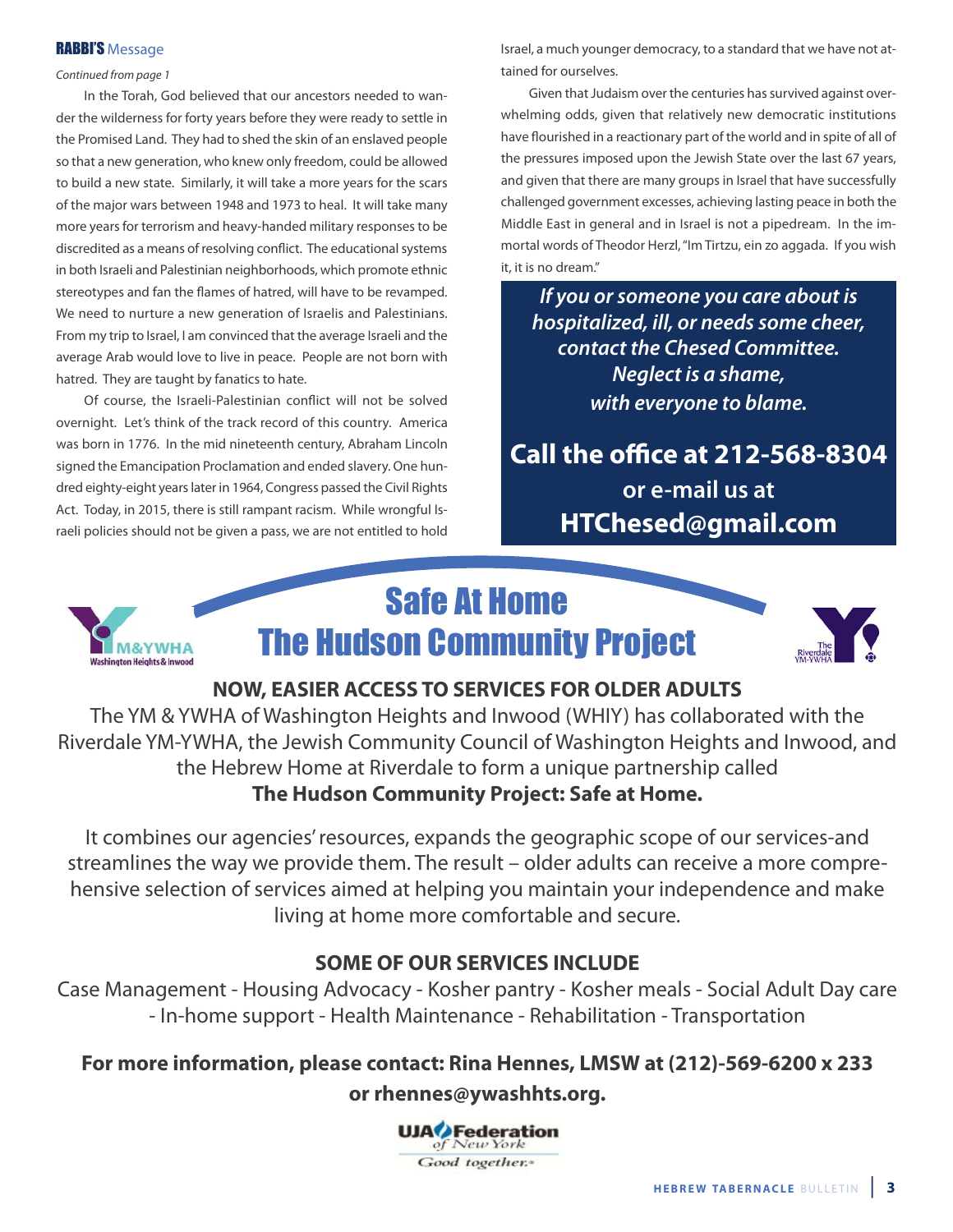# **The Hebrew Tabernacle's Armin and Estelle Gold Wing May/June 2015 in the Gold Wing Jan JOHnSOn american Painter (1918-2014)** *- Two Worlds -*



*Jan Johnson and her daughter, Maggie Clarke*

Jan Johnson is known for her impressionist style in soft floral still lifes, portraits, and landscape oil paintings. She also

became accomplished in traditional Chinese watercolor technique during two years in Taiwan, and produced paintings of blossoms, birds and landscapes on rice paper.

She settled in St. Petersburg, Florida, where many considered her the city's most beloved still life teacher and painter.



*Voodoo Priestess*



A graduate of the Pratt Institute and New York University, her art has been exhibited widely. She earned a living creating hand-drawn advertising art on Madison Avenue, directing advertising for Miami newspapers and in her own business – Jan Platt advertising -during the 1950's and 60's. The works in this exhibit, many of which are for sale, were chosen by her daughter, Maggie Clarke. The exhibit runs through June.

Artist's Opening Reception, Monday, May 4, 6:30 – 7:30 pm *Chinese Peony*

**Gold Wing Artist's Opening Reception all are invited to meet the artist at about noon, Saturday, march 7, 2015**



**The armin and Estelle Gold Wing in the Hebrew Tabernacle 551 Fort Washington ave, at 185 St, ny, ny 10033**

# - **FrEE aDmiSSiOn**-

For gallery hours: 212-568-8304 or http://www.hebrewtabernacle.org. **Directions:** *"A" train to 181 Street- Use the elevator at the 184 Street exit up to Fort Washington Avenue. Buses – M 4 and M 98*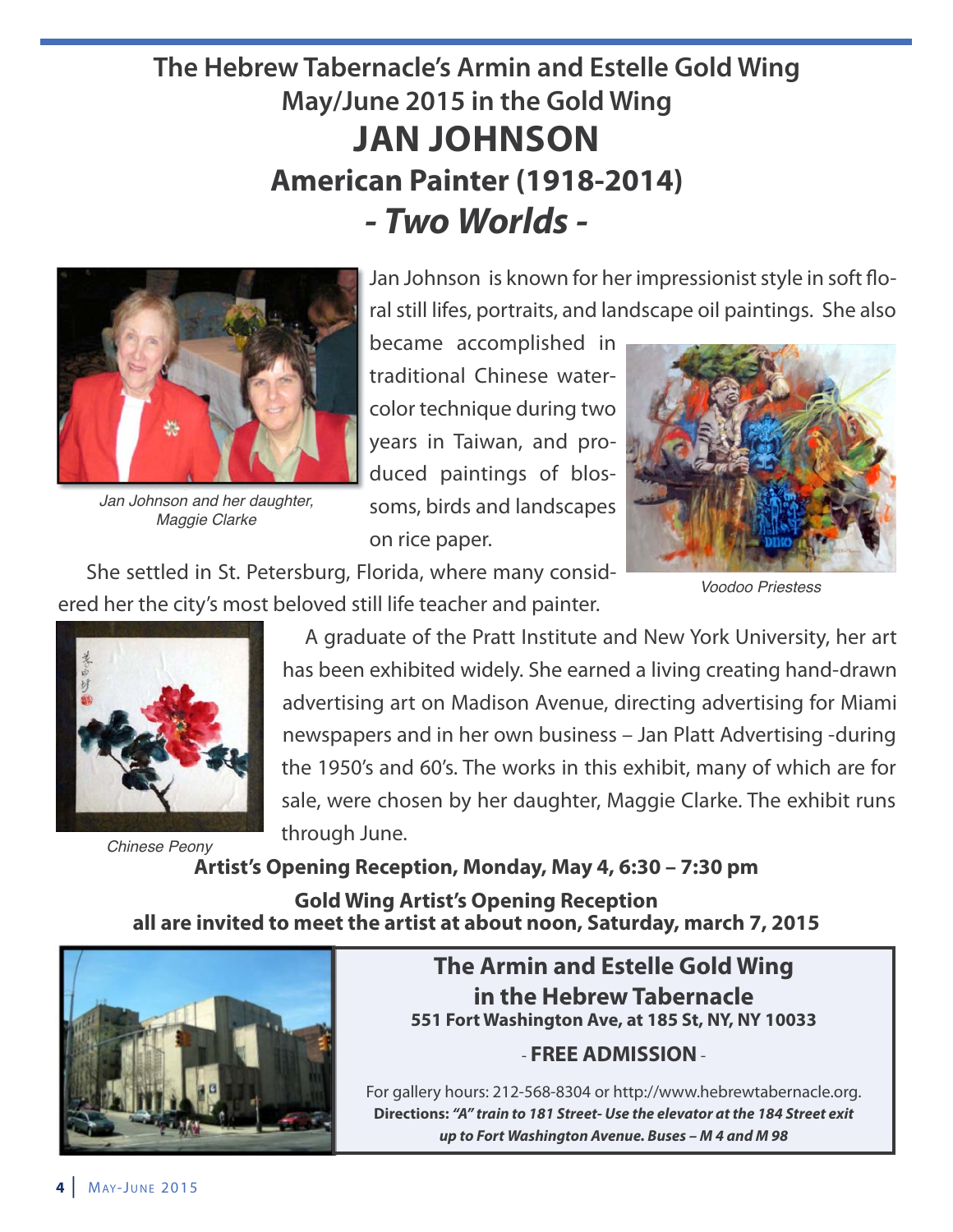# **THANK YOU**

### **WE GRATEFULLY ACKNOWLEDGE THESE RECENT CONTRIBUTIONS:**

#### **bEQuEST**

received from… Paula ehrenberg living Trust

#### **CLErGy aSSiST FunD**

received a donation from… Hebrew Tabernacle Sisterhood to cover clergy payroll costs

#### **GEnEraL FunD**

received a donation from…

### **HEbrEW SCHOOL SCHOLarSHiP FunD**

received a donation from… Christopher & Patricia Hametz Berner for Passover chocolates sales Tara & Levin, Joel Collins for Chai for pie Bernard R. Crystal **For Chair and R. Crystal** for Chai for pie Hilde Cytryn **For Passover chocolates sales higher for Passover chocolates sales** Larry & Eileen Scigliano Cytryn for Passover chocolates sales

Andrew & Paula Loscocco DaSilva for Shlach Manot Diana Douglas **for Shlach Manot** Cari Fershing for Shlach Manot Miriam & Desma Holcomb Frank for Passover chocolates sales

תותה רבה

Jeff & Marjorie Bauml In memory of the yahrzeits of ada Speyer and eugenia Seligsberg Helen Blumenthal in memory of the yahrzeit of Ruth Rosenthal Bernard R. Crystal **In memory of the Yahrzeit of Harry Crystal** In memory of the Yahrzeit of Harry Crystal David Duhan **In memory of the Yahrzeit of Bernard F. Duhan** In memory of the Yahrzeit of Bernard F. Duhan nina edwards In memory of the yahrzeits of Donald edwards and lore emanuel Mario A. & Johanna J. Eisenberger **In Meta Hermann** In memory of the Yahrzeit of Meta Hermann Teresa Garcia In memory of the yahrzeit of Javier Garcia Zurita Barbara Gonzo **In memory of the Yahrzeit of Irene Danziger** In memory of the Yahrzeit of Irene Danziger Barbara Gonzo **In memory of the Yahrzeit of Ruth Krautman** Helga R. Gutmann In memory of the yahrzeit of louis Gutmann Mark & Rita Hamburgh **In memory of the Yahrzeit of Traude Hamburgh** In memory of the Yahrzeit of Traude Hamburgh Ruth Heuberger In memory of the yahrzeit of Bernard Weissman Rolf Hoexter **In memory of the Yahrzeits of Anne and Frederic Hoexter In memory of the Yahrzeits of Anne and Frederic Hoexter** Kathe Jonas **In memory of the Yahrzeit of Erna Loewenstein** Jean Koesterich In memory of the yahrzeit of Ilse lichtstern Carolyn Lee Kohlman **In memory of the Yahrzeits of Emma Norman and Herman Kohlman** Sharon Lehman **In memory of the Yahrzeits of Charlotte Tucker** In memory of the Yahrzeits of Charlotte Tucker Michael Melzer **In memory of the Yahrzeit of Trude Melzer** In memory of the Yahrzeit of Trude Melzer norbert Monatt In memory of the yahrzeit of elsie Monatt Peter Oestreicher **In memory of the Yahrzeit of Elsie Oestreicher** In memory of the Yahrzeit of Elsie Oestreicher Emilyn Schipper **In memory of the Yahrzeits of Ernest and Gusti Abraham** yona & Stanley Schloss In memory of the yahrzeit of Sol and Martha light Madeline Secunda **In memory of the Yahrzeits of Ruth Bargeshi**, Mary Melton Madeline Secunda **In memory of the Yahrzeit of Leo Secunda** In memory of the Yahrzeit of Leo Secunda Gerald Sonnenfeld **In the South In memory of the Yahrzeit of Otto Sonnenfeld** Gary Thalheimer **In memory of the Yahrzeit of Herta Frank** Vicki Tobar In memory of the yahrzeit of Hans Tobar Pauline Ungar **In memory of the Yahrzeit of Fred Hamburger** In memory of the Yahrzeit of Fred Hamburger Joseph Weissmann In memory of the yahrzeit of Margaret Burckhardt Earl Wertheim **In memory of the Yahrzeit of Luise Seeman** Ruth Wertheimer **In honor of Lore Reutlinger's special birthday** Dr. Ruth Westheimer **In memory of the Yahrzeits of Irma & Julius Siegel**, P & M Hanuer, Selma Siegel Gerald Zobel In memory of the yahrzeit of Max Zobel

for Shlach Manot

Continued on page 6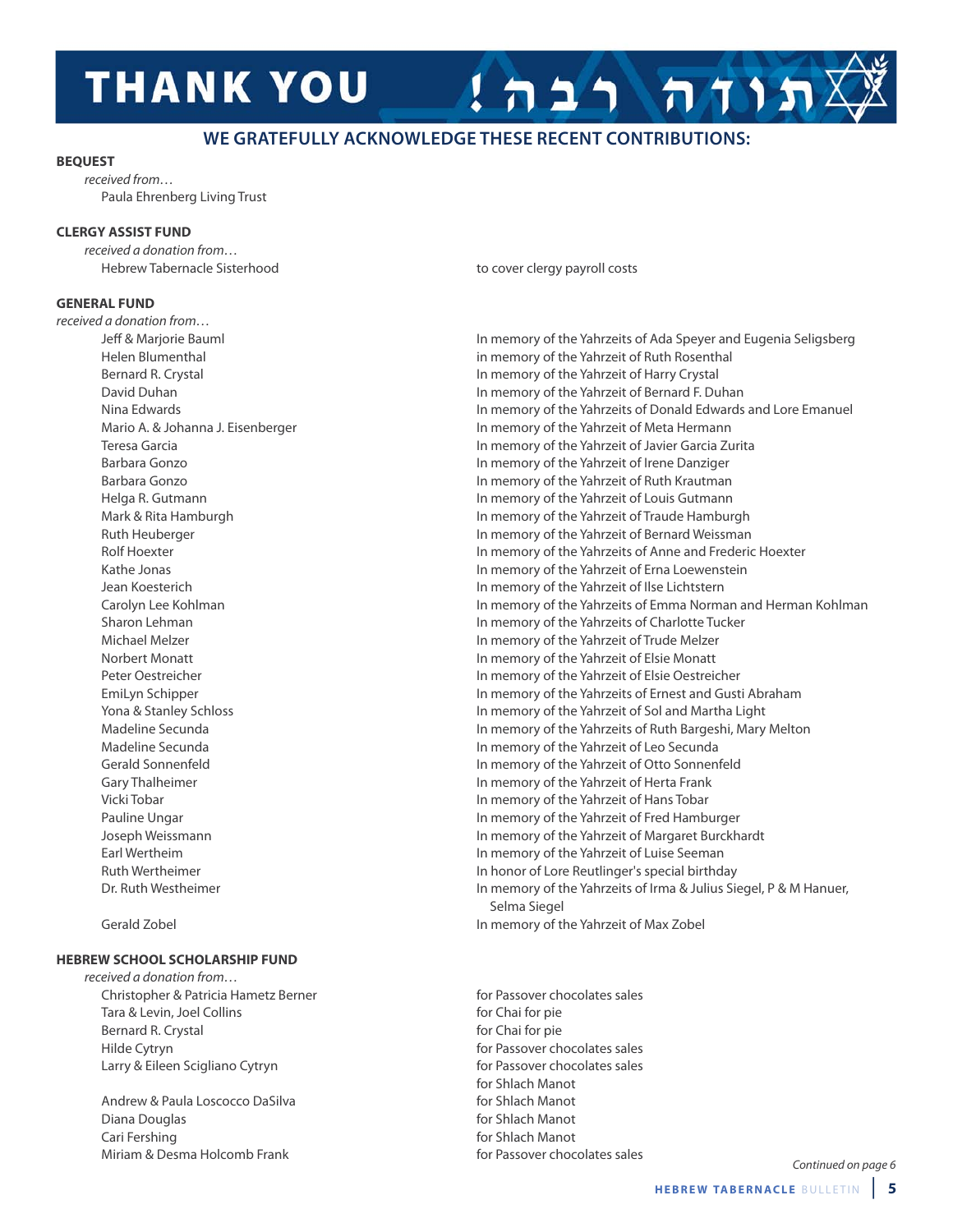# **THANK YOU**

### DONATIONS

Continued from page 5<br>Michael & Melanie Klein

Joseph & Joan Serrano Laufer **for Shlach Manot** for Shlach Manot Mark & Ivelisse Suarez Levine for Chai for pie Matthew & Amy Nathanson Morgan delay and the passover chocolates sales

Rose Ellen Neidish **for Shlach Manot for Shlach Manot** nina Nesher **For Ship and The Ship and The Ship and The Ship and The Ship and The Ship and The Ship and The Ship and The Ship and The Ship and The Ship and The Ship and The Ship and The Ship and The Ship and The Ship and T** Principal's Discretionary Fund Fund for Passover chocolates sales Rita Rosenthal **For Ship Accord Manot** For Shlach Manot Jane Schwenger **for Shlach Manot** For Shlach Manot David & Melanie Weinraub **Example 20** and the Shach Manot

#### **PrinCiPaL'S DiSCrETiOnary FunD**

received a donation from… Helen Blumenthal Elise Cagan Marga Marx

#### **SEDEr FunD**

received a donation from…

#### **TOT SHabbaT FunD**

received a donation from… Michelle Rosner & Daniel Chant

for Passover chocolates sales for Chai for pie for Shlach Manot for Passover chocolates sales Various Donors **for Purim Carnival** 

תוחה רבה!

Lois Naftulin and Edward Lehner in honor of the engagement of Ivy Naftulin Lehner to Kevin James Stahl

laura altschuler to support the annual community seder. Diana Douglas to support the annual community seder. Edith Strauss Goldsmith to support the annual community seder Laurie R. Mullen to support the annual community seder. Paul & Kathryn Ruby Roth to support the annual community seder. Ralph Selig to support the annual community seder. Gary Thalheimer the support the annual community seder.

# **Sisterhood Returns!**

The Sisterhood has resumed its Wednesday get-togethers. Every Wednesday at 11:00 AM there will now be a half hour session of Yoga for Everyone led by Diana Douglas.

At 11:30 Chevi Marks L.M.S.W. from Partners in Care will resume her weekly discussion group.

Coffee, tea and cake provided. Bring your own lunch. Cards, Games and beading are some of the on-going activities after lunch.

**Looking forward to seeing you.**

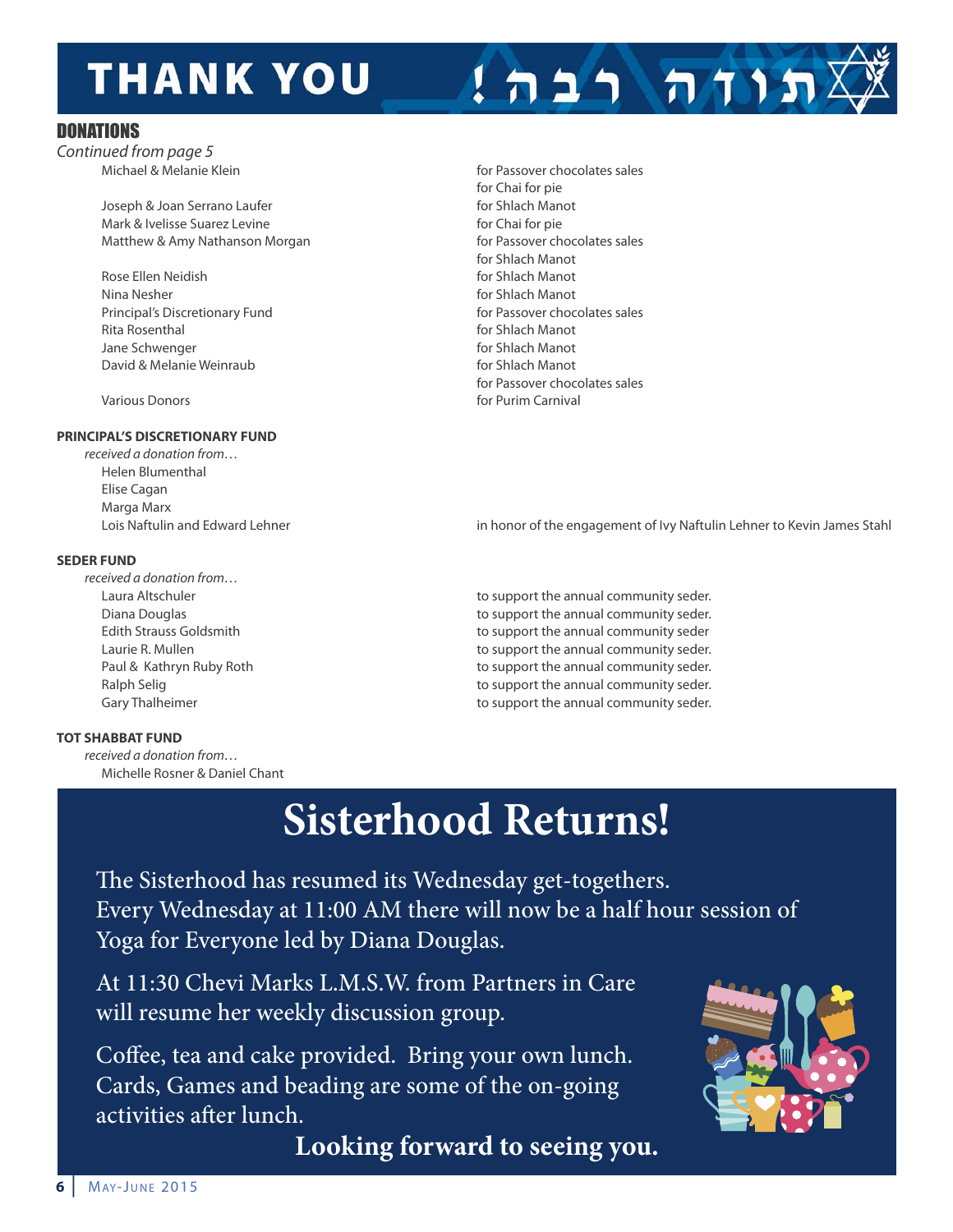

# Jesse Brown Bar Mitzvah May 2, 2015

**J** esse Brown is currently a seventh grade student at<br>**J** Elisabeth Morrow School in Englewood, New Jeresse Brown is currently a seventh grade student at sey. Jesse "crosses the river" each day to attend his school which he loves, in part, because of his joy of music. Jesse plays the cello and has participated in his school's fantastic orchestra during the school year and over the summer. He has studied cello since the age of 4 and is also currently a member of nyC's Chamber Music Center where he plays in a quartet as well as a chamber orchestra. He is also excited this year to join the New York Pops Orchestra on stage at Carnegie Hall in May through their "Kids on Stage" program. although cello keeps him very busy, Jesse also enjoys soccer and plays on his school's team in the fall. He loves to ski, ice skate and hike up mountains whenever he has a chance. Jesse enjoyed two summers away at Hidden Valley Camp in Maine and also loves his time away in the Adirondacks and other summer get-aways with his extended family. Jesse is interested in technology and tinkering to build things with wood or almost any everyday object and thinks boats and planes are cool. Jesse is friendly, caring and always likes to make people laugh, especially his friends and family whom he loves. Finally, Jesse appreciates his classmates, teachers and principal, Shelly Koy, at Hebrew School which he has attended since first grade at the Hebrew Tabernacle.



# Jasper Jonah Saar Bar Mitzvah May 9, 2015

**J** Jasper Jonah Saar is a seventh grader at The Equity<br>Project (TEP) in Manhattan. He enjoys playing asper Jonah Saar is a seventh grader at The Equity piano, making graffiti art, and math competitions. Jasper loves reading, especially fiction and books about mythology.

Jasper loves basketball, and plays point guard for his school team. He had his first sleep away camp experience last summer at Crane lake where he enjoyed meeting many people from all over world, and is looking forward to going back again this summer.

For his community service project, Jasper has volunteered as a peer tutor at his school, tutoring younger students in math and reading. He has volunteered for years at the Hebrew Tabernacle, helping to build and decorate the sukkahs, setting up for the Rummage Sales, and helping out at the Purim Carnivals. Jasper will be honoring the memory of a young boy named yona Shakhman who died in Treblinka in 1942, as part of the "Remember Us: The Holocaust B'nei Mitzvah Project".

Jasper is enjoying the studying and preparation for his Bar Mitzvah. His torah portion is called Parshat Emor, which is about the holiness of time and the rules governing Shabbat and the Jewish festivals.

Ceremony on Saturday, May 9th, followed by a luncheon in the Social Hall to which the congregation is invited. **Ceremony on Saturday, May 2nd, 2015**<br>RSVP to Susan Saar: ssnsr106@gmail.com.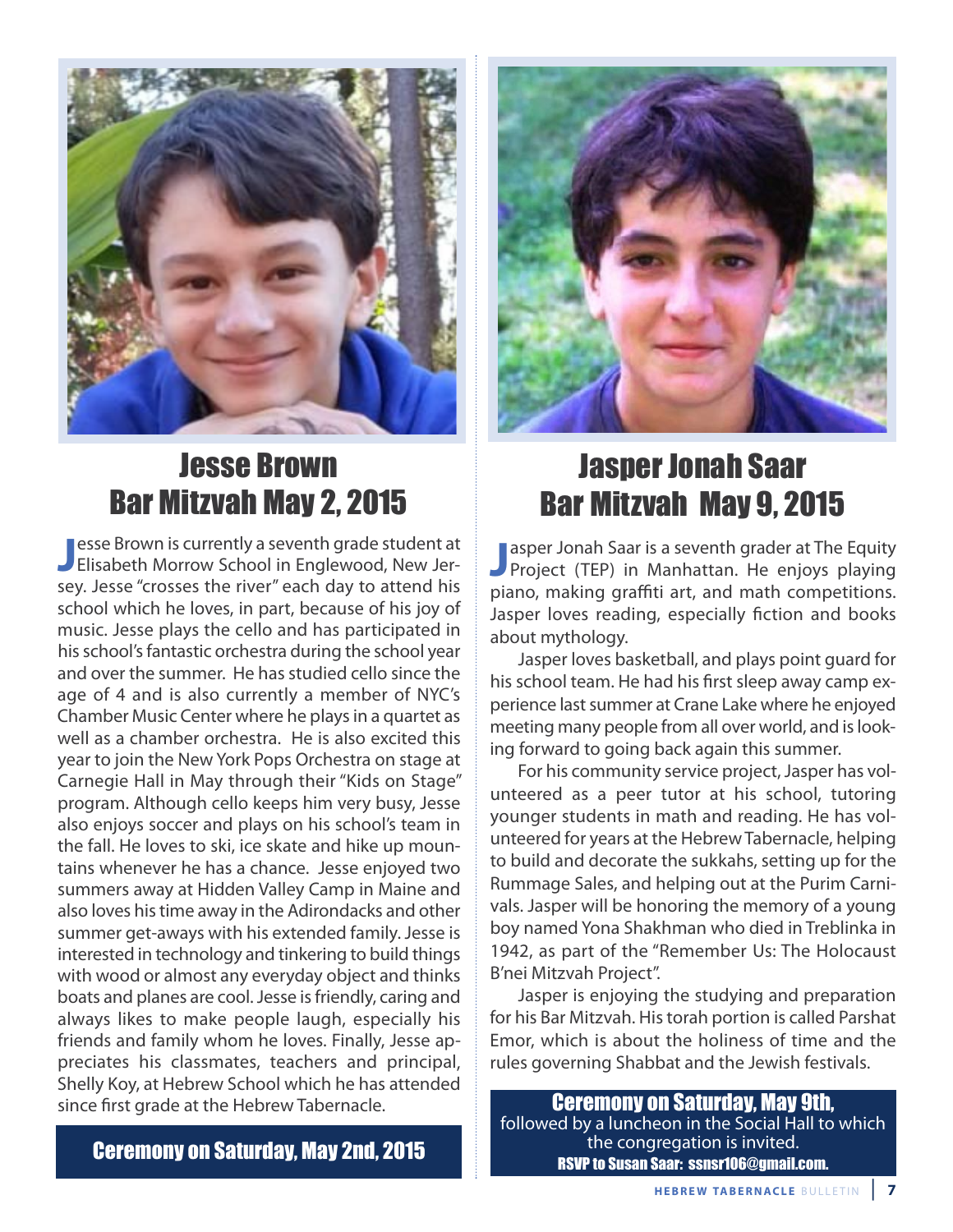## **IN MEMORIAM**

In grateful memory of the departed whose names are taken from the records of Hebrew Tabernacle and Beth Am and which appear on a separate weekly Yahrzeit list. It is our minhag to read Yahrzeit names at the Shabbat services following the date. **if you would like a name read, please call the office in the preceding week.**

#### **yaHrzEiT LiST may 1 & 2, 2015**

abraham Cohn Irene Danziger Harry Donish Pfc. Gunther Dorzback Georg Feibel Judith Frank Siegfried Gold Franziska Goldstrom Rita Greenberg Tilde Gruenebaum louis Gutmann albert Heilbronn Meta Hermann alice Hoexter eva M. Huvos-lowenthal Herman Kohlman Ray lewis Renate C. Maas Doris Mannheimer Kathe Marcus Hilde Marx **Ernest May** Zacharias Mode Robert A. Muller Lorraine Fay Myerson-Anderson Katherine Neumann Emma Norman Bertha Pels elise Rothschild Dr. Hugo Schutz Maurice Silverstein Toni Simon Rudy Simonstein Fred Stacy Kurt Stern Erna Strauss Gertrude Wittner Judit Wolff Sidney S. Wolff

#### **may 8 & 9**

Moses Barth Dr. George Benson Max Buchdahl David Davis Fred F. Duhan Margaret Falk Moritz Felsenthal Max F. Fischler lina Friedmann Trude Goldsmith

Solomon Hamburger Siegfried Herrmann ludwig Hertz adolph House Josef Israel allison Krause Mildred Kutell Moshe levin Isaac linden John J. loebmann Herbert Marcus Ida Marx Sessy Mayer Jeff Miller Babette oppenheimer alfred Regensburger Max Regensburger Joel Rosenbaum erna Rubel John Rubino Sandy Scheuer Bill Schroeder leah Sommers Max Stadthagen Minna Steinberg ludwig Steinmetz adolph Stern Hilde Stern annie Stiefel Sally Stiefel Bertha Strauss Ruth Strauss amelia Wallach Ray Weigert Irene Rebecca Weiss Jean Wolf

#### **may 15 & 16**

Gunther Baum Walter Berliner amy Breth Theresa Cohen Bertha Feist Mary Katz Frankel Isolde Froehlich Dorothy Gabriel Julius Gabriel Roberta Maxine Gold Minnie Goldwater louis Gottfried Israel Grinstein Jenny Hamburger Salomon Heiman Ida Herz

elsie Hess Flora Himmelweit Robert Hoffman **Emanuel Horowitz** Paul Klopfer albert Knoepfler Dora Kohon Rolf Kramme Minnie G. lessler Kurt levi David lomnitz Catherine Mable Samuel Marshall Harry Metz Della Michael Max Michel Helen Morris Doris Weisberg Naftulin Julius Oettinger Dorothy oppenheimer leopold Rubel **Edith Rubino** lotte Samuel Kurt Schiftan Ilse Schloss Johanna Schueller leonore Schulz Ross Secunda Mildred Shultz Rose Solow Helen Sommer Joan Stern Richard Sternheimer Miriam Ullman Anna Weigert Sophie S. Weill alex Weinheim olga Wellisch Ruth Zizmor

#### **may 22 & 23**

Howard Russell Bloom Benjamin Blum Irving Blumenkranz Jacob Cohen Irwin Stutz ebel Nanny Eichenberg Sylvia Fein Sarah Fox Willi Frenkel Julius Friedman Henry Fromm abraham J. Golieb alma Gutman Gertrude Haas ann Hamburger Hilda Hamburger ellen Kahn\* Dr. Benno Kastan Henry C. Kellman Benno Korpner

Clara Gerda Kronenberger Martin levin annie leysersohn John loscocco Pauline lubetzky Paul Marx Simon Marx Max Mayer Sally Pollack Fred Popper Helen Reiner Hannah Rosen Harry Rothschild albert Schaye leo Schiff lotte Schwarzschild Rose Seaman Jean Stern Rita Stern Maier uhlfelder Trude lorch Weinberg Marion Weindling lina Wolf

**may 29 & 30**

Berthold adler Arthur Anschel lily Bielitz Helena Brandis leo David Martha Fhrmann Hansi Fraenkel Johanna Frank Julius Froehlich Suzanne Hirsch Galimir Hilde Goldstrom loucele Horowitz Morris Imbrey Gussie Israel Jules Jacobs Samuel Jacobson Fred Kaumheimer Celia Klein Jacob Klopfer Fred M. Kulb Herbert lehmann Gerd leven abraham levy Erika Levy Lilly Levy Elaine Neuburger Eva Neufeld **Hilde Neugass** Justin Neumann Helene ochs Iwan Pels Margot Reis **Ernst Riess** Walter Riess Eva Rothschild Jesse Rothschild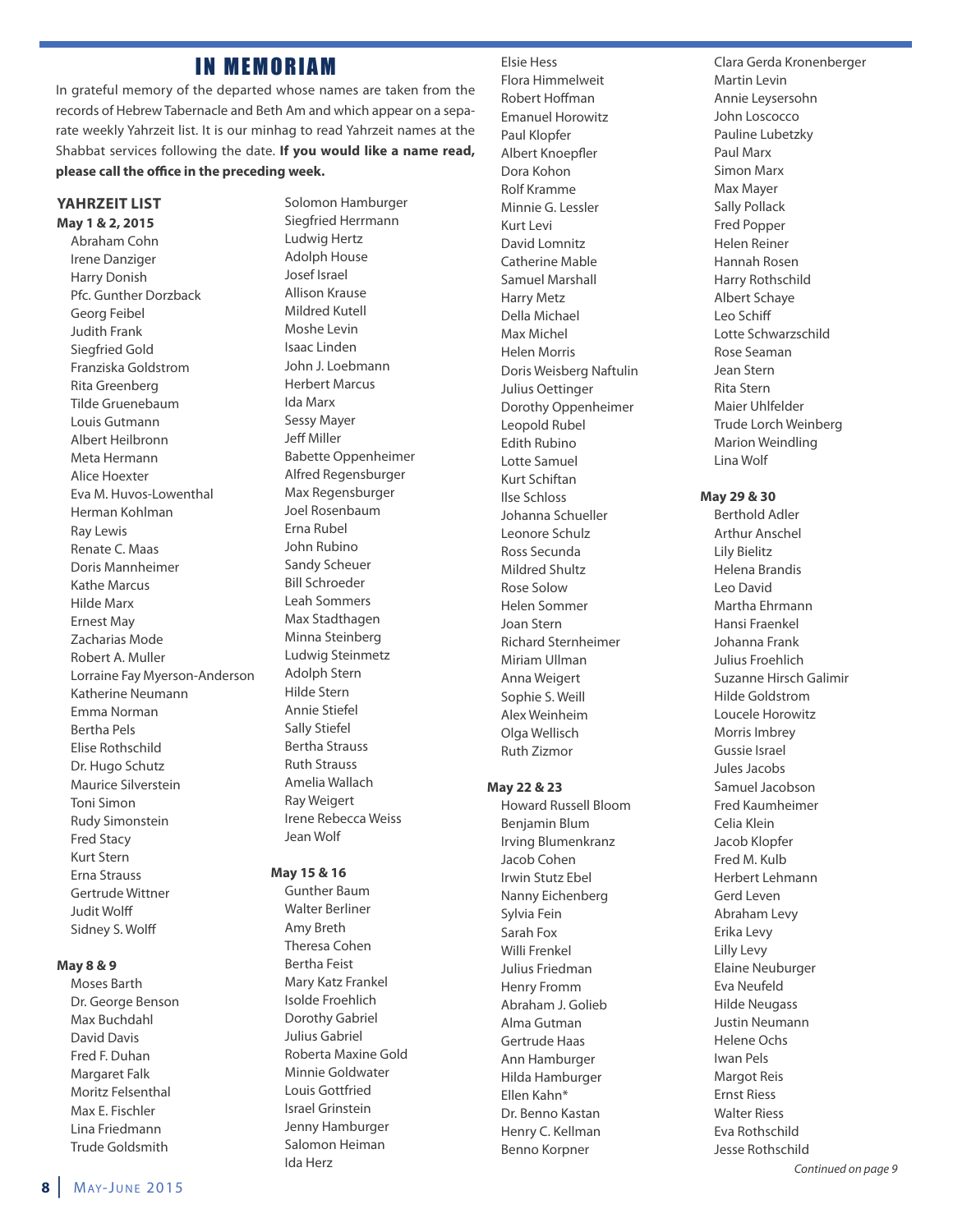#### **yaHrzEiT**

Continued from page 8 Joseph C. Samuels arno Saul Rose Schachter Richard Schorsch Moses Schott Maurice Silver larry Steiner **Erich Suran** Clarence H. Teller Herman Wallstein Birdie Wohlgemuth adele Wolf Rosa Moritz Wolf

#### **June 5 & 6**

Alfred Adam

elizabeth alexander Sophia Arndt Ida Baer Joseph Richard Baschkopf Else Bloch Mina Blum Dora Dahlberg Morris Dessauer alice Federmann Fred Fried Nathan Gordon Henny Hamburger Fred Hamlet Curt Herz Jacob Jacob alice Koppel Richard Kracko Henry lauer elsie lazarus Gerta levy lena levy Robert Alan Levy Sylvia Marcus 1st lt. Herbert Jos. Marks Fritz Marso George Meseritz Fannie Mode Belle nadelman William Nadelman Dr. Eric Allen Nordlinger annie oberst Norbert Pollack **Auguste Pomper** Dr. Bruno Reinemund Ilse Reinemund Sigmund Rosenberg Max Rosenzveig Melie Roth Benjamin Salinger Harold Salmon Benjamin Schachter Berta Schachter Julia Schwarzbaum David Silverman

#### Ilse Stern Dr. Eric Stoerger Carrie l. Straus emma Strauss Sallie Teller Gretel Thalheimer louis Wiersch Berthold Wolff

#### **June 12 & 13**

elli Baer Jacob Benwitt Beatrice Bernstein Max Blumenthal augusta Collin alfred B. Cornell Lawrence Roger Elliot Julius Erle Fred Fels Gertrud Frank Sophie Freimark Sally Glauber **Nelly Goldschmidt** Ruth Grunewald lore Kadden Rabbi Dr. Robert l. lehman Robert Ward levy leopold Maxamin Ilse Mayer Anna P. Meyers Nathan Morgenroth Herta Nathan Charles ockun Sophie ottenheimer lilly Popper Martin Rosenfeld Emil Simon Erna Speier artie Stanford Rosa Stiefel eli Swidler leonard Teller Joan Toggitt Caroline Ullmann **August Wolf** Irene Wolf

#### **June 19 & 20**

alfred altstaedter Herbert Austern anna Balicera Gerda Berlin Henrietta Boehm Bess Briskie Samuel Charig Theresa Diamant Rose Dominic Flora Duhan alan M. Freedman Martha Freudenberger Karl Friedman

Isidore Greenberg Susi Grunfeld James Haines Rosa Heimann lore Hertz Caroline Herzog Charlotte Hesse Frederic Hirsch esther Horowitz Gertrude Katz Max Kleinbaum ellen leipzig Eugenie Levite Matvei Magasiner Kurt Marchfeld Mark Martinez anna Marx alfred Mendel Dora Meyer **Esther Pepper** adele Polak Julius Roos Regina Salomon Martha Schlesinger Sara Schonholtz Rosa Selinger Stella Teichner Frieda uhlfelder

#### **June 26 & 27**

Lothar Adler Joseph Barber Reuben Batt Claire Biermann artur Bodenheimer Fred Brinitzer louis Brunngesser **Emanuel Collin** John Coster Betty David Harry Dlugatch Peter I. Engelhart Sol Gersch Joseph Gold Caroline Gretzer Martha Gruenewald Isaac Carl Heidenheimer Rosel Herz alfred Himmelweit Frederick Hoexter Minnie Israel augusta Jacobs Gerda Jakobsberg Isidor Kahn Julius Kahn auguste Kastan Theodore leiser Harry Major Toni Meyer Samuel Nemlich **Martin Neuburger** 

**Theodore Ochs** Benno Reutlinger Max Salomon Ernest Schlein Gerald Schlesinger aida Schneider Gerda Schuster Sarah Ethel Simon Susi Smith alfred Stern ernie Feitler Stern Dora Stokes Julius Strauss ludwig Weingarten Willy Wurzburg

#### **July 3 & 4**

Sophie Adler Rosa Buchdahl Max A. Caine lena H. Cirker Hattie E. Davis alice Dreifuss **Bertha Elias** Henry Gerstle leo Goldstrom Nathan A. Greenberg Gerard J. Hagen Eugene Hamburger Carla Heilbut Dr. Hans Hesse ella Hirsch Robert S. Hirschler Theodore Israel nathan Jerome Bernard Jonas louis Kirchheimer **Erwin Koppel** William Koy **Esther Leise** leo lesser lottie Maienthau alfred Marx Isabel Medina Hugo Miller Berta van Moelken elsa Moses Emanuel Neubrunn Greta M. Pick louise F. Roos Bertha Rosenberg Dr. Tobias Rosenbluth Deborah Rothschild Erich Scheibe Deborah Slosser Dr. Alice Spiegel Fanny Steinharter Fannie Ullmann Marcel Weil Sigl Wertheimer Fred Wittner lothar Zander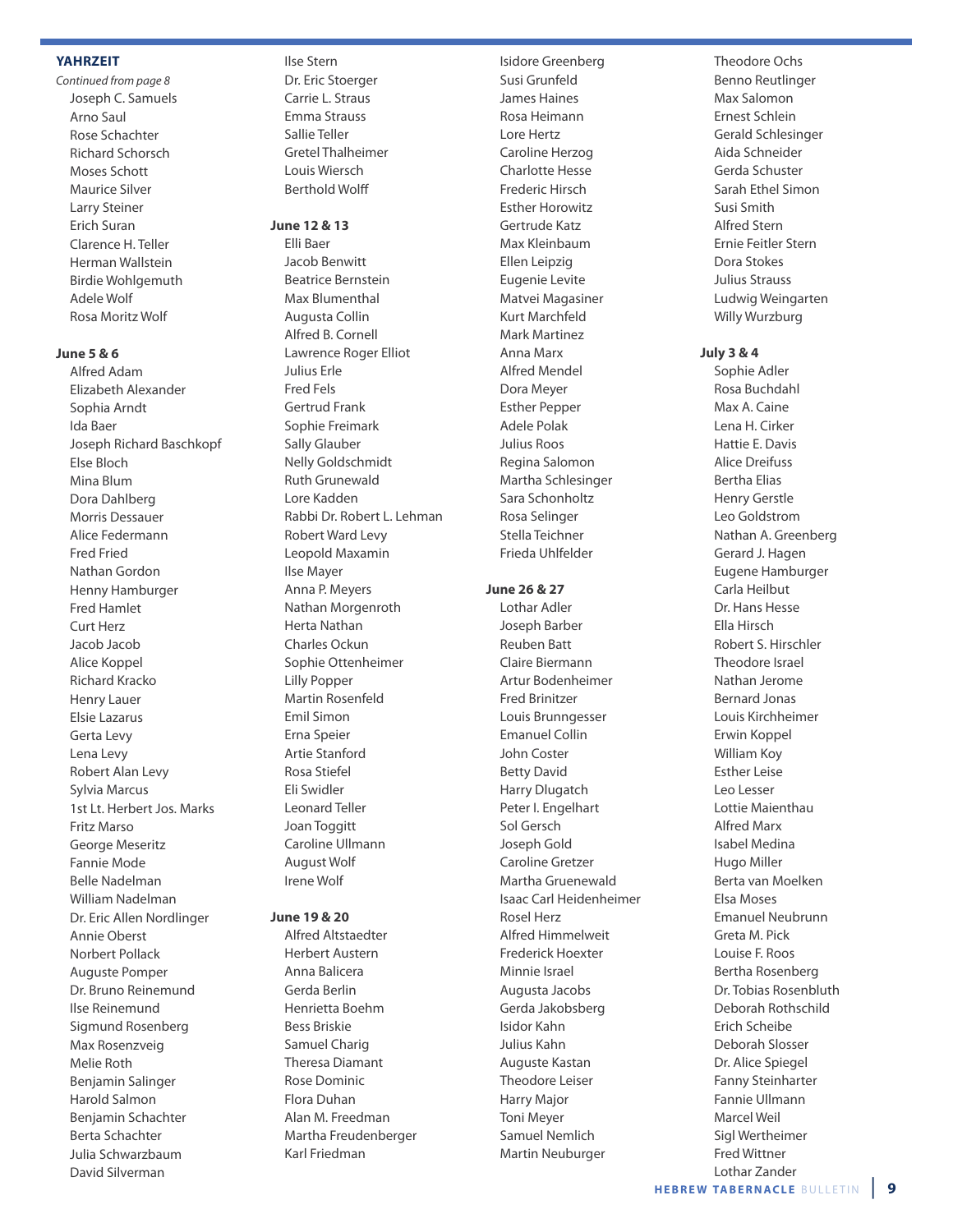# **Letter from one of the Vice Presidents**

## **Building Update**

The cladding and coping work is about 80 % complete and, by the time you read this newsletter, phase two of the project should have started. Phase two consists of removal of the existing roofing material and the installation of a new roof over the northwest staircase. The scaffolding erected in front of the building is for transporting the materials.

The northeast stairwell was recently plastered and painted by our custodian, William Ramos, and is complete except for some trim work. Once that is completed, the terrazzo floors will be stripped and polished.

## **Stair Lift Fundraiser**

The stair lift that provides access to the Sanctuary, a gift of the Men's Club, has given out after about thirty years of use. We have created a fund for donations to help finance a sorely-needed replacement. So far we have an anonymous matching grant of \$1,000, a pledge from the Men's Club, and a few individual donations. We need to raise between \$8,000 and \$10,000. Our priority is to replace the Sanctuary lift, however, with enough donations, we might be able to install one for the Social Hall as well. Please mail or deliver your checks to the office and mark "Stair Lift Fund" in the memo line of your check. It would be wonderful to have a new lift for the Sanctuary by the time of the high holidays.

## **Sisterhood**

The Sisterhood restarted its programing on April 22 and conducted their board meeting that day as well.

## **Hebrew Tabernacle Gala**

Next year HT will turn 110 years old. To make this event a huge success we need event planners, a journal, an entertainment committee, and people who are willing to do clerical work. Please contact me if you are interested.

—Mike Klein, *Vice President*

# **Meet the Diet Diva** MernaLyn the10seconddiet.com Friday June 12th, 2015 7:30 p.m.  $at$ **Hebrew Tabernacle** 551 Fort Washington Ave New York, NY 10033 212-568-8304 The 10-Second Diet

## Meet the award-winning Jewish author and speaker;

# MernaLyn

# as she continues her National Temple Book Tour at Hebrew Tabernacle Congregation!

Mernalyn's book; *THE 10 SECOND DIET* is so self-empowering it was sent to The White House to work with the First lady's initiatives. The word 'diet' refers not only to the food you eat, but also to the life you live. This innovative, enlightening and successful technique exemplifies not only how to attain your personal goals but how to improve our society by incorporating Jewish ethics and values.

Mernalyn is a popular guest on radio and television including

aBC and FoX-TV and Bloomberg Radio with over 18.5 million listeners.

### As MernaLyn says;

*"It is important not only what you put into your body, but what you put out into the world… It is all of our personal responsibility to try to improve our society." Tikkun Olam*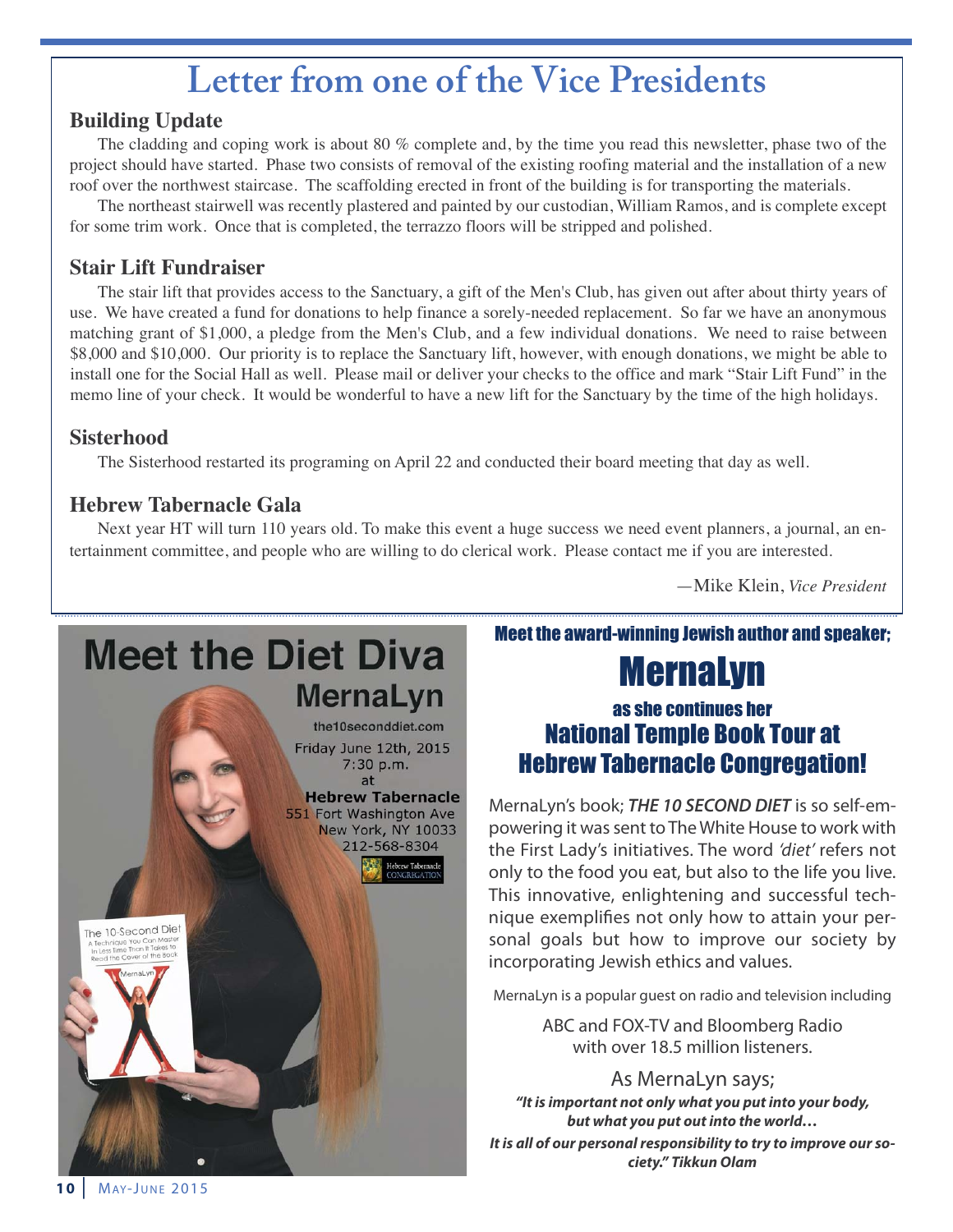# **May 2015 IYYAR-SIVAN 5775**

| <b>SUNDAY</b>                                                                                        | <b>MONDAY</b>                                                                                                                               | <b>TUESDAY</b> | <b>WEDNESDAY</b>                                                                                                       | <b>THURSDAY</b>                                         | <b>FRIDAY</b>                                                                                                                                           | <b>SATURDAY</b>                                                                                                                                                                                            |
|------------------------------------------------------------------------------------------------------|---------------------------------------------------------------------------------------------------------------------------------------------|----------------|------------------------------------------------------------------------------------------------------------------------|---------------------------------------------------------|---------------------------------------------------------------------------------------------------------------------------------------------------------|------------------------------------------------------------------------------------------------------------------------------------------------------------------------------------------------------------|
|                                                                                                      |                                                                                                                                             |                |                                                                                                                        |                                                         | lyyar 12<br>10:00 am: City Kids Music-<br>Room 1<br>7:00 pm: Up Theater<br>Performance SH<br>7:30 pm: Kabbalat Shabbat                                  | lyyar 13<br><b>Bar Mitzvah of Jesse Brown</b><br>9:30 am: City Kids Music<br>Room 2<br>10:00 am: Achrei Mot-<br>Kedoshim<br>7:00 pm: Up Theater<br>Performance SH                                          |
| lyyar 14<br>10:00 am: Annual<br><b>Congregation Meeting</b><br>3                                     | lyyar 15<br>4:00 pm: Hebrew School<br>4:00 pm: Hebrew School<br>Carnival<br>6:30 pm: Art Opening:<br>Jan Johnson<br>7:00 pm: Exercise Class | lyyar 16<br>5  | lyyar 17<br>4:00 pm: Hebrew School<br>4:00 pm: Last Day<br>Hebrew School<br>7:00 pm: Up Theater<br>Performance SH<br>6 | lyyar 18<br>7:00 pm: Up Theater<br>Performance SH       | lyyar 19<br>10:00 am: City Kids Music-<br>Room 1<br>6:30 pm: Family Service<br>Siyyum<br>7:00 pm: Up Theater<br>Performance SH<br>7:30 pm: Festive Oneg | lyyar 20<br>Bar Mitzvah of Jasper Saar<br>9:30 am: City Kids Music-<br>Room <sub>2</sub><br>10:00 am: Emor<br>12:00 pm: Jewish<br>Pioneering Women<br>9<br>7:00 pm: Up Theater<br>Performance SH           |
| lyyar 21<br>10                                                                                       | lyyar 22<br>7:00 pm: Exercise Class<br>11                                                                                                   | lyyar 23<br>12 | lyyar 24<br>Sisterhood Meeting<br>7:00 pm: Up Theater<br>Performance SH<br>13                                          | lyyar 25<br>7:00 pm: Up Theater<br>Performance SH<br>14 | lyyar 26<br>10:00 am: City Kids Music-<br>Room 1<br>7:00 pm: Up Theater<br>Performance SH<br>7:30 pm: Kabbalat Shabbat<br>15                            | lyyar 27<br>9:30 am: City Kids Music-Room 2<br>10:00 am: Behar-Bechukotai<br>10:30 am: Sacred Sites<br>Open House Weekend<br>12:00 pm: Jewish<br>Pioneering Women<br>7:00 pm: Up Theater<br>Performance SH |
| lyyar 28<br>10:00 am: Sacred Sites<br>Open House Weekend<br>3:00 pm: Up Theater<br><b>Strike Set</b> | lyyar 29<br>10:00 am: Shavuot 2<br>(Yizkor-Organ)<br>7:00 pm: Exercise Class                                                                | Sivan 1        | Sivan 2<br>Sisterhood Meeting<br>7:30 pm: Calendar Meeting                                                             | Sivan <sub>3</sub>                                      | Sivan 4<br>10:00 am: City Kids Music-<br>Room 1<br>7:30 pm: Kabbalat Shabbat                                                                            | Sivan 5<br>9:30 am: City Kids Music-<br>Room <sub>2</sub><br>10:00 am: Bamidbar<br>12:00 pm: Study of the<br>Zohar                                                                                         |
| 17                                                                                                   | 18                                                                                                                                          | 19             | 20                                                                                                                     | 21                                                      | 22                                                                                                                                                      | 23                                                                                                                                                                                                         |
| Sivan 6<br>10:00 am: Shavuot 1<br>Sivan 13<br>Salute to Israel Parade                                | Sivan 7<br>10:00 am: Shavuot 2<br>(Yizkor-Organ)<br>7:00 pm: Exercise Class                                                                 | Sivan 8        | Sivan 9<br>Sisterhood Meeting                                                                                          | Sivan 10                                                | Sivan 11<br>10:00 am: City Kids Music-<br>Room 1<br>7:30 pm: Kabbalat Shabbat                                                                           | Sivan 12<br>9:30 am: City Kids Music-<br>Room <sub>2</sub><br>10:00 am: Nasso                                                                                                                              |
| 24 R F                                                                                               | 25                                                                                                                                          | 26             |                                                                                                                        |                                                         |                                                                                                                                                         |                                                                                                                                                                                                            |

# **June 2015 SIVAN-IYYAR 5775**

| <b>SUNDAY</b>       | <b>MONDAY</b>                                                        | <b>TUESDAY</b>                      | <b>WEDNESDAY</b>                          | <b>THURSDAY</b> | <b>FRIDAY</b>                                                                            | <b>SATURDAY</b>                                                                                                          |
|---------------------|----------------------------------------------------------------------|-------------------------------------|-------------------------------------------|-----------------|------------------------------------------------------------------------------------------|--------------------------------------------------------------------------------------------------------------------------|
|                     | Sivan 14<br>July-August Bulletin Deadline<br>7:00 pm: Exercise Class | Sivan 15<br>$\overline{\mathbf{2}}$ | Sivan 16<br>Sisterhood Meeting<br>3       | Sivan 17<br>4   | Sivan 18<br>10:00 am: City Kids Music-<br>Room 1<br>7:30 pm: Kabbalat Shabbat<br>5       | Sivan 19<br>10:00 am: City Kids Music-<br>Room 2<br>10:00 am: Beha'alotcha<br>12:00 pm: Adult Ed with<br>Rabbi Gale<br>6 |
| Sivan <sub>20</sub> | Sivan 21<br>7:00 pm: Exercise Class                                  | Sivan 22                            | Sivan <sub>23</sub><br>Sisterhood Meeting | Sivan 24        | Sivan <sub>25</sub><br>10:00 am: City Kids Music-<br>Room 1<br>7:30 pm: Kabbalat Shabbat | Sivan 26<br>10:00 am: City Kids Music-<br>Room 2<br>10:00 am: Sh'lach                                                    |
|                     | 7                                                                    | g                                   | 10                                        |                 | -10                                                                                      | 13                                                                                                                       |
| Sivan 27            | Sivan 28<br>7:00 pm: Exercise Class                                  | Sivan 29                            | Sivan 30<br>Sisterhood Meeting            | Tamuz 1         | Tamuz 2<br>10:00 am: City Kids Music-<br>Room 1<br>7:30 pm: Kabbalat Shabbat             | Tamuz 3<br>10:00 am: City Kids Music-<br>Room 2<br>10:00 am: Korach                                                      |
| 14                  | 15                                                                   | 16                                  | 17                                        | 18              | 19                                                                                       | 20                                                                                                                       |
| <b>Tamuz 4</b>      | Tamuz 5<br>7:00 pm: Exercise Class                                   | Tamuz <sub>6</sub>                  | Tamuz 7<br>Sisterhood Meeting             | Tamuz 8         | Tamuz 9<br>7:30 pm: Kabbalat Shabbat                                                     | Tamuz 10<br>10:00 am: Chukat                                                                                             |
| 21                  | 22                                                                   | 23                                  | 24                                        | 25              | 26                                                                                       | 27                                                                                                                       |
| Tamuz 11            | Tamuz 12<br>7:00 pm: Exercise Class                                  | Tamuz 13                            |                                           |                 |                                                                                          |                                                                                                                          |
| 28                  | 29                                                                   | 30                                  |                                           |                 |                                                                                          |                                                                                                                          |